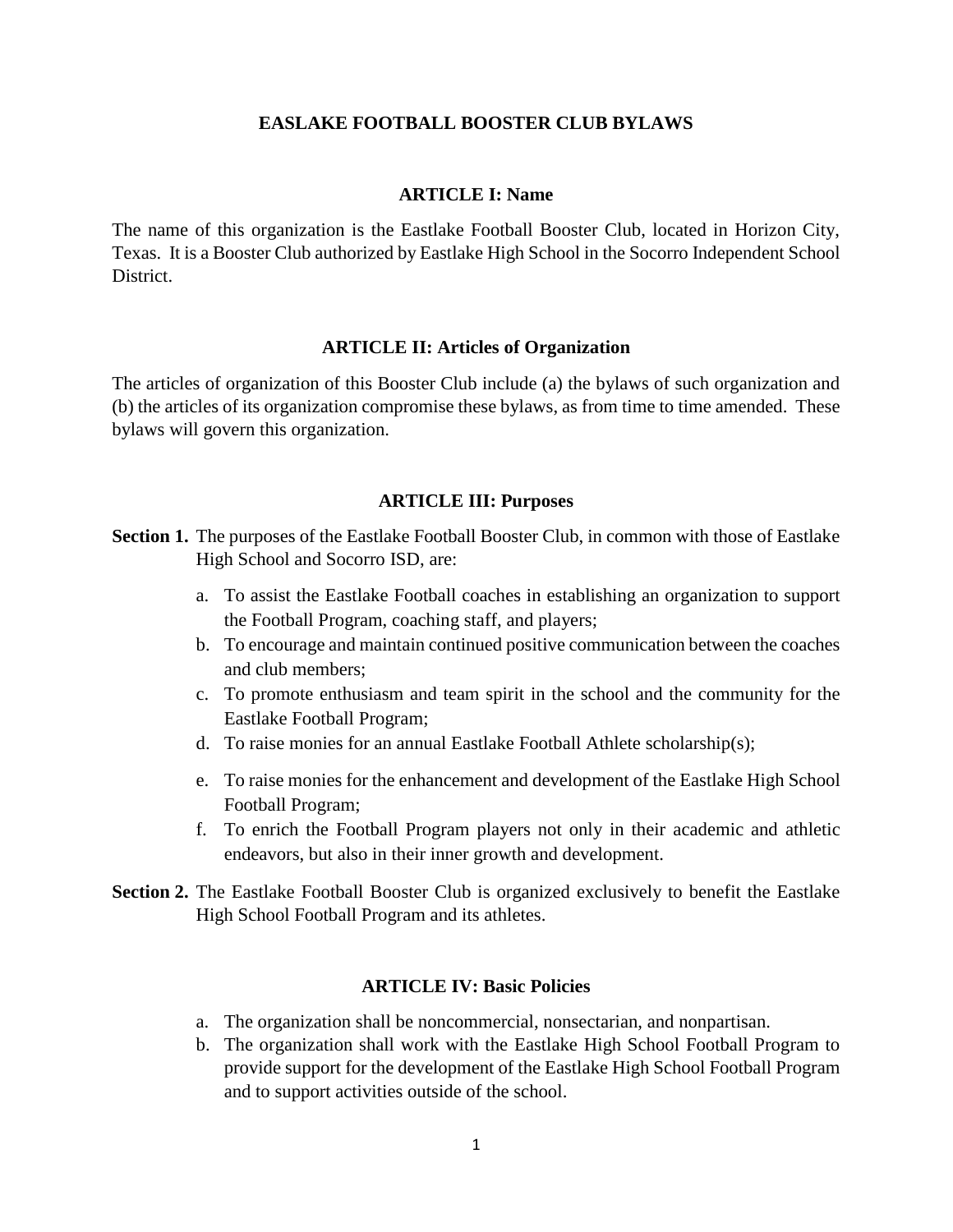- c. The organization shall promote collaboration among its membership, school administrators, and students.
- d. No part of the net earnings of the organization shall inure to the benefit of, or be distributable to its members, coachers, or other private persons.
- e. Notwithstanding any other provision of these articles, the organization shall not carry on any other activities not permitted to be carried on (i) by an organization exempt from federal income tax under Section  $501(c)(3)$  of the Internal Revenue Service Code.
- f. The organization or members in their official capacities shall not—directly or indirectly—participate or intervene (in any way, including the publishing or distributing of statements) in any political campaign on behalf of, or in opposition to, any candidate for public office; or devote more than an insubstantial party of its activities to attempting to influence legislation by propaganda or otherwise.

## **ARTICLE V: Relationship with Socorro ISD**

**Section 1.** This organization shall be organized under the authority of the school and Socorro ISD, in conformity with such rules and regulations, not in conflict with the school, district, state, and Internal Revenue Service's policies. This Booster Club shall comply with all IRS regulations evidencing the due organization and good standing of this Booster Club.

A Booster Club in good standing is one that:

- a. Adheres to the Purposes and basic policies of the organization;
- b. Has bylaws approved according to procedures of the Socorro Independent School District; and
- c. Meets other criteria as may be prescribed by the school district.
- **Section 2.** The Booster Club shall keep such permanent books of account and records as shall be sufficient to establish the items of gross income, receipts and disbursements of the organization including, specifically, the number of its members, the dues collected from its members. Such books of account and records shall at reasonable times be open to inspection by an authorized representative of Eastlake High School or the school district.
- **Section 3.** The status of this Booster Club shall be subject to withdrawal and the status as a Booster Club shall be subject to termination, in the manner and under the circumstances provided by the District's guidelines and policies.
- **Section 4.** This Booster Club is obligated, upon withdrawal of its status:
	- a. To yield up and surrender all its books and records and all its assets and property to Eastlake High School or the School District;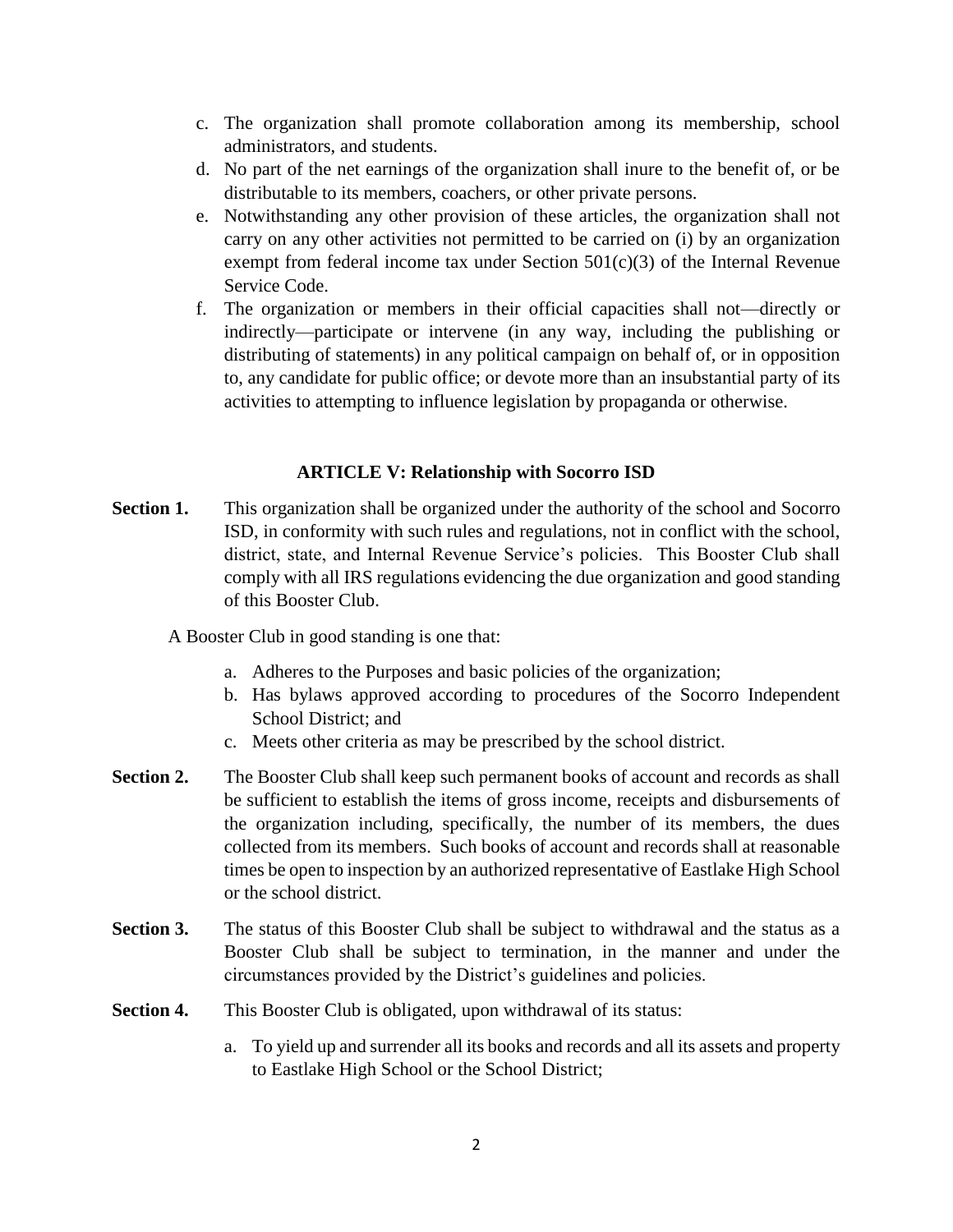- b. To cease and desist from the further use of any name that implies or connotes association with Eastlake High School or the School District; and
- c. To carry our promptly, under the supervision and direction of the School District, all proceedings necessary for the purpose of dissolving this Booster Club.
- **Section 5.** A Booster Club considering dissolving its relationship with the School or the District shall follow the procedures for dissolution but are not limited to:
	- a. A special called meeting of the membership within thirty (30) days' notice;
	- b. A two-thirds (2/3) vote of the membership, a quorum having been established; and
	- c. Notification to the district at least forty-five (45) days in advance of such meeting.

Any Booster Club failing to follow the procedures may be required to forfeit all Booster Club books, records, and assets to the District.

## **ARTICLE VI: Members and Dues**

- **Section 1.** Every individual who is a member of the Eastlake Football Booster Club is entitled to all the benefits of such membership.
- **Section 2.** Membership in this Booster Club shall be open, without discrimination, to anyone who believes in and supports the Eastlake Football Booster Club.
- **Section 3.** This Booster Club may conduct an annual enrollment of members but may also admit persons to membership at any time.
- **Section 4.** Only members of this Booster Club who have paid dues for the current membership year may participate in the business of this organization.
- **Section 5.** Each member of this Booster Club may pay annual dues as determined by the organization. The cost of dues shall be \$30/person or \$50/couple.
- **Section 6. Honorary Life Members**

An Honorary Life Membership may be awarded to any deserving person whom the organization desires to honor.

# **ARTICLE VII: Member Code of Conduct**

**Section 1.** The purpose of this Code of Conduct shall be to ensure members of the Eastlake Football Booster Club are held in the highest regard, as both representatives of our community and of our Football Program.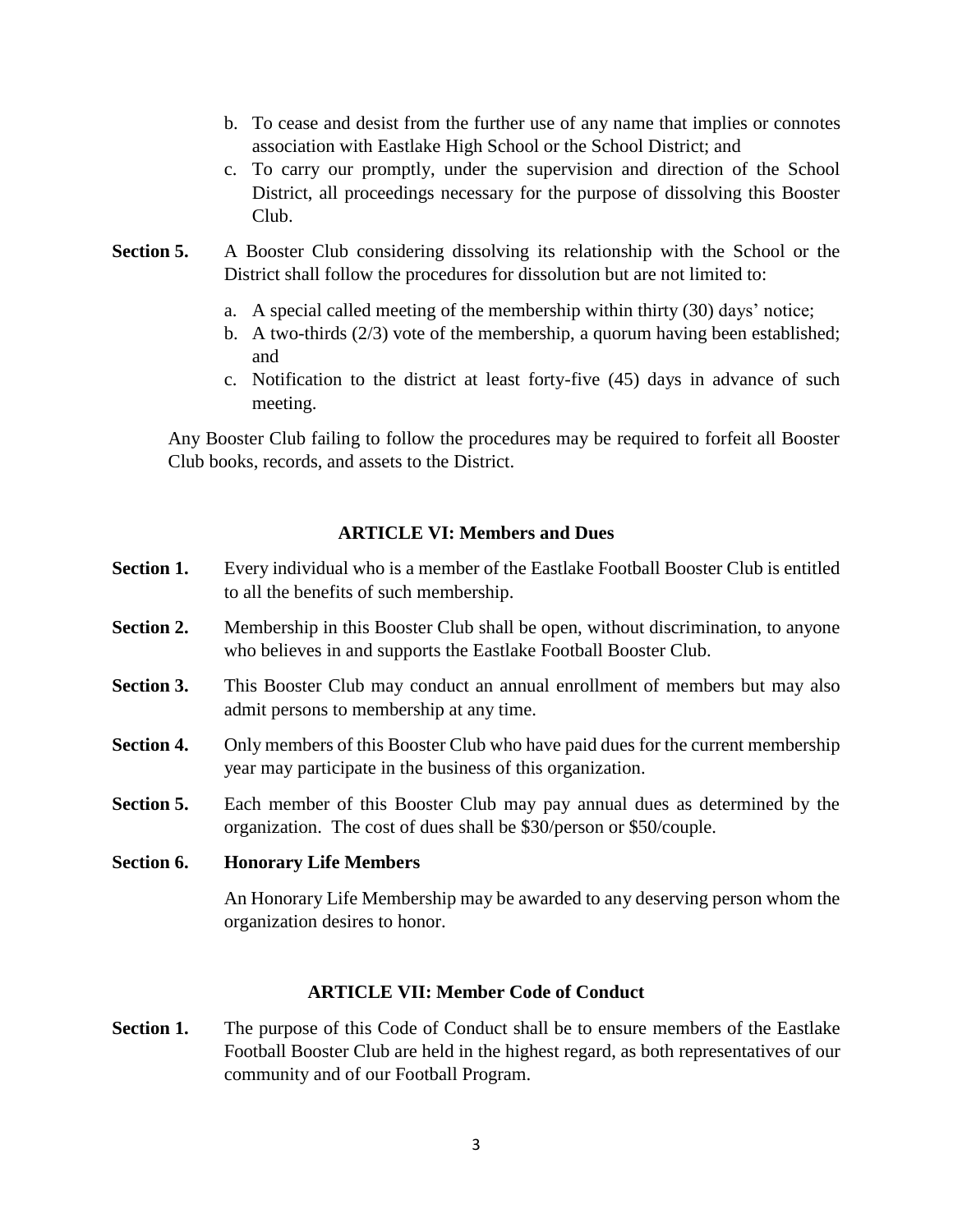# **Section 2. Code of Conduct**

- a. All members of the Eastlake Football Booster Club shall at all times refrain from using vulgar, obscene, or suggestive language/gestures during games and Booster Club events.
- b. No member shall engage in any type of violence or threatening behavior during games and Booster Club events.
- c. Members shall not participate in the use of tobacco or alcohol while on school grounds nor during games.
- d. Members shall not engage in unsportsmanlike conduct, including but not limited to arguing with umpires, coaches, administrators, players, or other game officials.
- e. Members shall not engage in unsportsmanlike conduct nor make disparaging remarks to those associated with the opposing team, including their parents and crowd.
- f. No member shall interfere in any way with the coaching or operations of the Eastlake Football Teams and Program.

# **Section 3. Violations**

- a. Any physically violent conduct in violation of this Code of Conduct shall be grounds for immediate revocation of membership, not subject to vote.
- b. Any other violation of this Code of Conduct may give grounds for dismissal from the Eastlake Football Booster Club.
- c. Such violations shall be reported IN WRITING to the Executive Board.
- d. Written reports of Code of Conduct violation submitted to the Executive Board shall be reviewed and investigated.
- e. Once review and investigation has been conducted, the Executive Board shall vote to either dismiss or affirm the violation.
- f. Should a written report of a violation be affirmed by the Executive Board, revocation of membership will be placed before the members for a vote at the next regular business meeting.

# **ARTICLE VIII: Officers and Their Election**

# **Section 1. Executive Board**

- a. For the first two years of operation, beginning in school year 2018/2019 through 2019/2020, the Eastlake Football Boosters Club Executive Board shall be appointed.
- b. Beginning school year 2020/2021, the positions of Vice-President and Secretary shall hold elections for the school terms ending in odd years, and the positions of President and Treasurer to hold elections in the school terms ending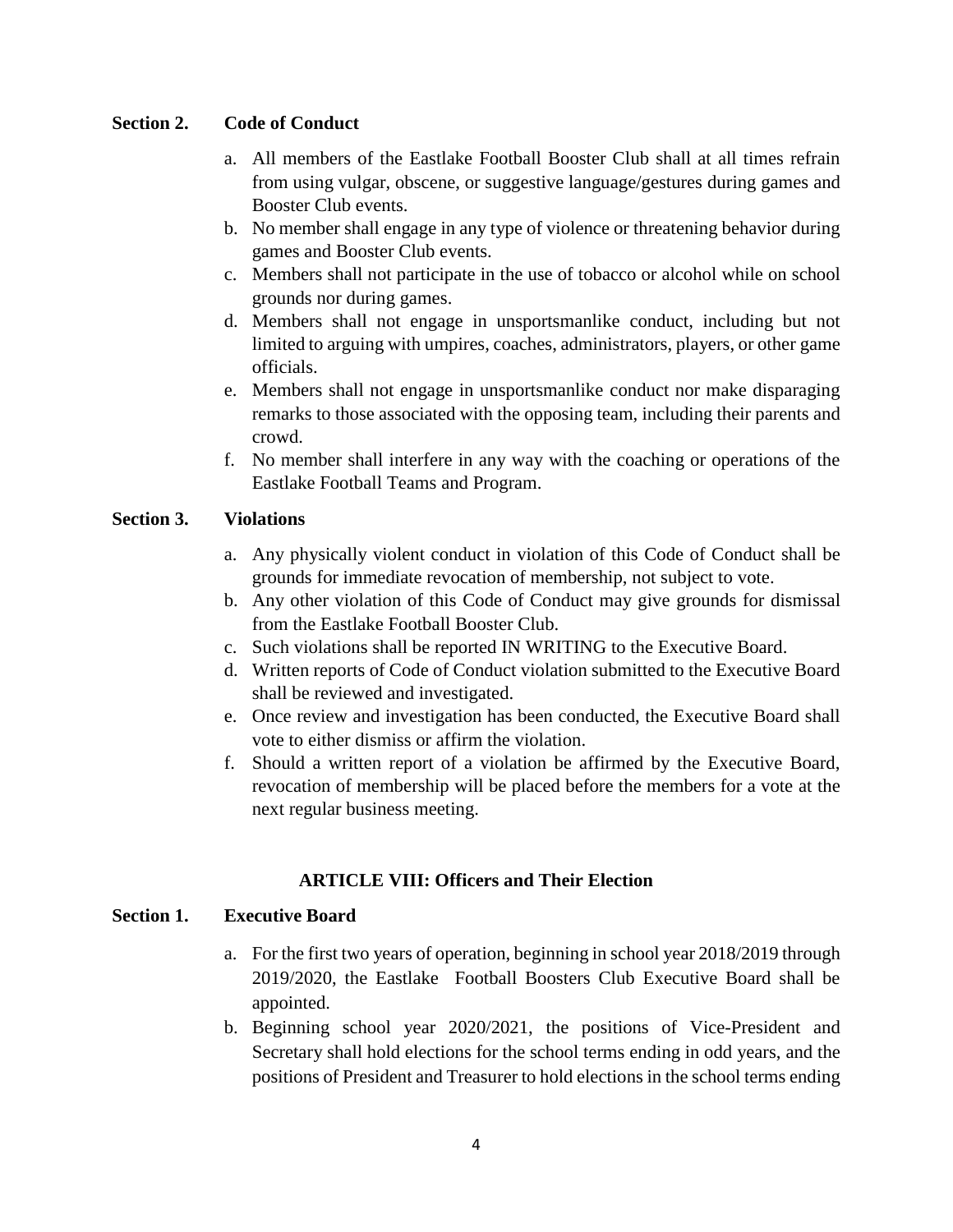in even years. The required officers of the Eastlake Football Booster Club shall be President, Vice-President, Secretary, and Treasurer.

c. The officers shall comprise the Executive Board.

# **Section 2. Officer Eligibility**

- a. Officer Eligibility Each position shall be nominated and elected. There will be no self-nominations.
- b. A candidate for office shall be a member of the Eastlake Football Booster Club for a minimum of one (1) year prior to being nominated to be eligible for office.
- c. A candidate for office must have a child who is a registered student at Eastlake High School at the time of the election in order to be eligible for nomination.
- d. SISD employees may not run for the office of Treasurer.

# **Section 3. Elections:**

- a. The minimum officers of this Booster Club shall be one President, one Vice President, one Secretary, and one Treasurer. Additional Vice Presidents may be nominated, subject to need and the Executive Board approval of said need for additional officers.
- b. Officers, with the exception of the Parliamentarian, Historian, and Activities Coordinator, shall be elected by ballot in the month of July. However, if there is but one (1) nominee for an office, election for that office may be by voice vote. (The Parliamentarian shall be appointed by the President subject to approval of the newly elected officers.)
- c. An individual shall be a member of the Eastlake Football Booster Club for a minimum of 1 year prior to being nominated and/or taking office.
- d. Officers shall assume their official duties one week prior to the beginning of the school year and shall serve a term of two (2) years.
- e. Past year officers and newly elected officers shall work together the week prior to the newly elected officer assuming their duties in order to facilitate a smooth transition.
- f. No officer shall serve in the same office for more than two (2) consecutive terms. One who has served more than one-half of a term shall be credited with having served that term.

# **Section 4. Nominating Committee:**

a. There shall be a nominating committee elected by the general body at a regular meeting prior to the election of officers. Elections shall be plurality. The committee shall be composed of three (3) members. One (1) alternate shall be elected to serve in the event a member is unable to serve. The committee shall elect its own chairman immediately following the meeting.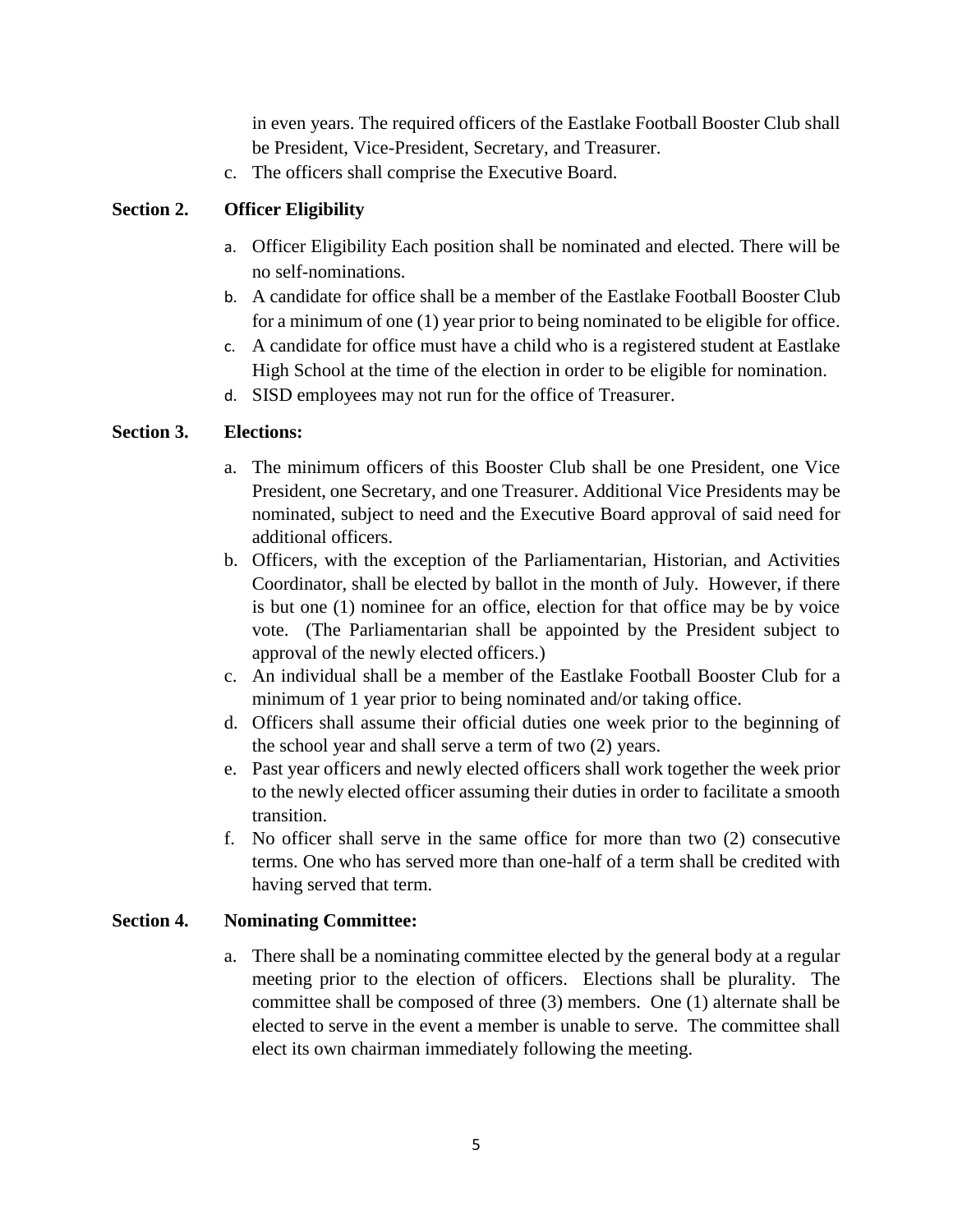- b. The nominating committee shall nominate an eligible person for each office to be filled and report its nominees at the regular meeting the July at which time additional nomination may be made from the floor, prior to the election.
- c. Only those persons who have signified their consent to serve if elected shall be nominated for or elected to such office.
- d. No person shall automatically serve on this committee because of his office in the Booster Club or position in the school system.
- e. The President may not serve as a member of this committee, nor may he/she appoint any of the committee.

## **Section 5. Vacancies**

- a. A vacancy occurring in any elected office shall be filled for the unexpired term by a person elected by a majority vote of the executive board, at least three (3) days' notice of such election having been given.
- b. In the event a vacancy occurs in the office of the President, the Vice President shall serve notice to the executive board of election.

# **Section 6. Reason to Remove**

By two-thirds (2/3) vote of the executive board an officer or chairman shall be removed from office for failure to perform duties, failure to adhere to the Eastlake Football Booster Club bylaws, criminal misconduct, or unethical behavior in Eastlake Football Booster Club business. An officer or chairman who misses three (3) consecutive meetings may be removed from office.

### **ARTICLE IX: Duties of Officers**

### **Section 1. President**

The President shall:

- a. Coordinate the work of the officers and committees of the Booster Club in order that the purposes may be promoted;
- b. Confirm that a quorum is present before conducting any business at any meeting of the Booster Club;
- c. Preside at all meetings of the Booster Club;
- d. Appoint the Parliamentarian, subject to the approval of the newly elected officers;
- e. Appoint chairmen of special committees subject to approval by the executive board;
- f. Be authorized to sign on bank accounts;
- g. Be authorized to sign contracts that have been approved by the executive board.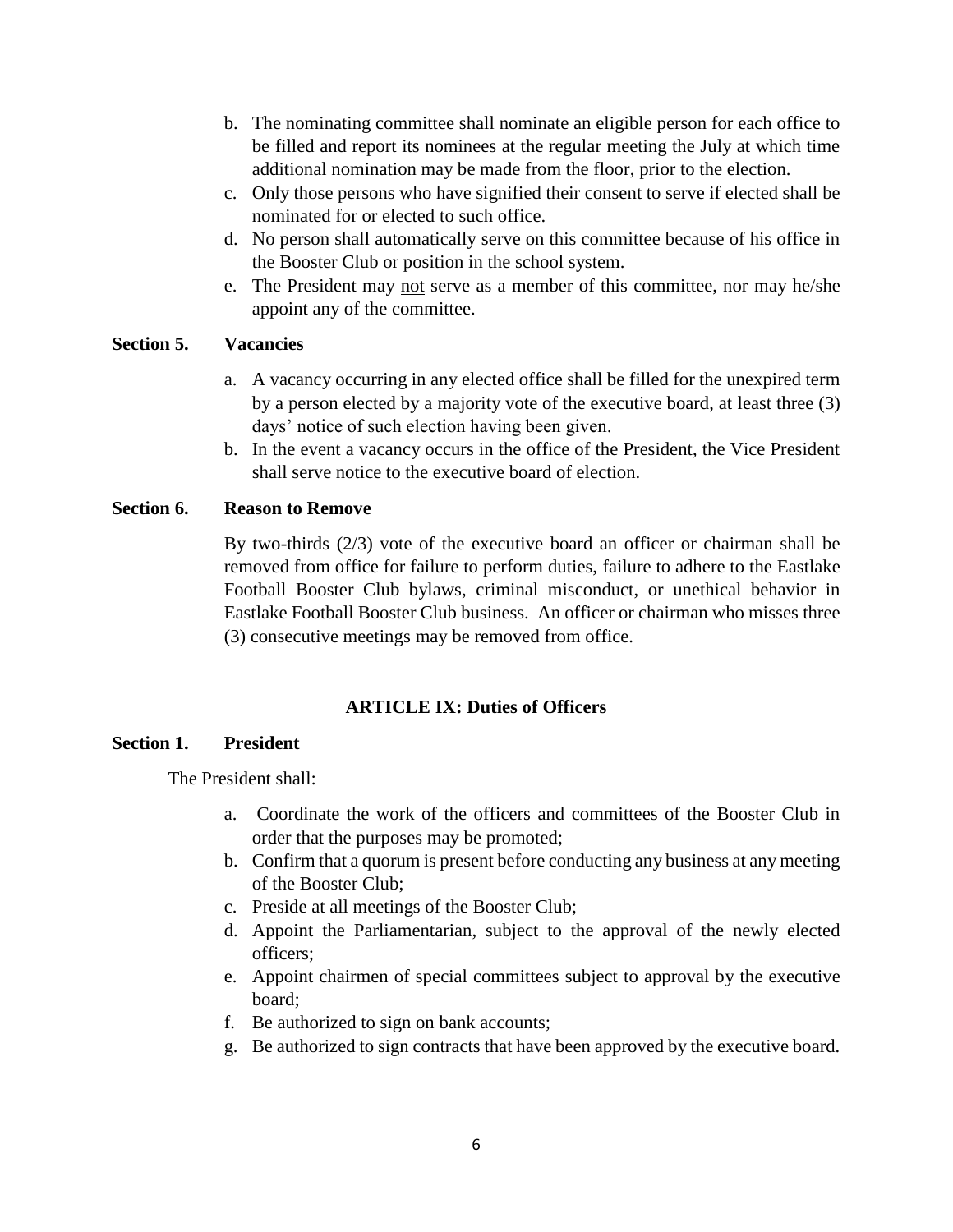- h. Call a meeting of the newly elected officers within thirty (30) days after election meeting for the purpose of approving appointments of standing committee chairmen and such other business as becomes necessary.
- i. Appoint a member, subject to approval of the executive board, who is not authorized to sign on the bank account to open, review, initial and date each bank statement;
- j. Represent the Booster Club at the district volunteer monthly meetings;
- k. File with the district coordinator the names of the executive board no later than September 30;
- l. Confirm that all officers attend the District's leadership training;
- m. Appoint the audit committee subject to the approval of the executive board; and
- n. Serve as an ex-officio of all committees except the nominating and audit committee.

### **Section 2. Vice President**

The Vice President shall:

- a. Be the aide-to-the-president, assisting in all duties as named above under the President's responsibilities;
- b. Preside in the absence of the President.

### **Section 3. Secretary**

The Secretary shall:

- a. Record the minutes of all meetings of the Booster Club;
- b. Keep an accurate record of attendance at executive board meetings;
- c. Be responsible for all correspondence;
- d. Collect and preserve documents relating to the history of the Booster Club;
- e. Have a current copy of the bylaws; and

### **Section 4. Treasurer**

The Treasurer shall:

- a. Have custody of all fund of the Booster Club;
- b. Keep books of account and records including bank statements, receipts, budgets, invoices, paid receipts, and cancelled checks dating back seven years (records retention);
- c. Make disbursements in accordance with the budget adopted by the Booster Club;
- d. Sign on bank accounts;
- e. Present a financial report, both written and verbal, at every meeting of the Booster Club and as requested by the executive board or the voting body;
- f. Make a full report at the annual meeting;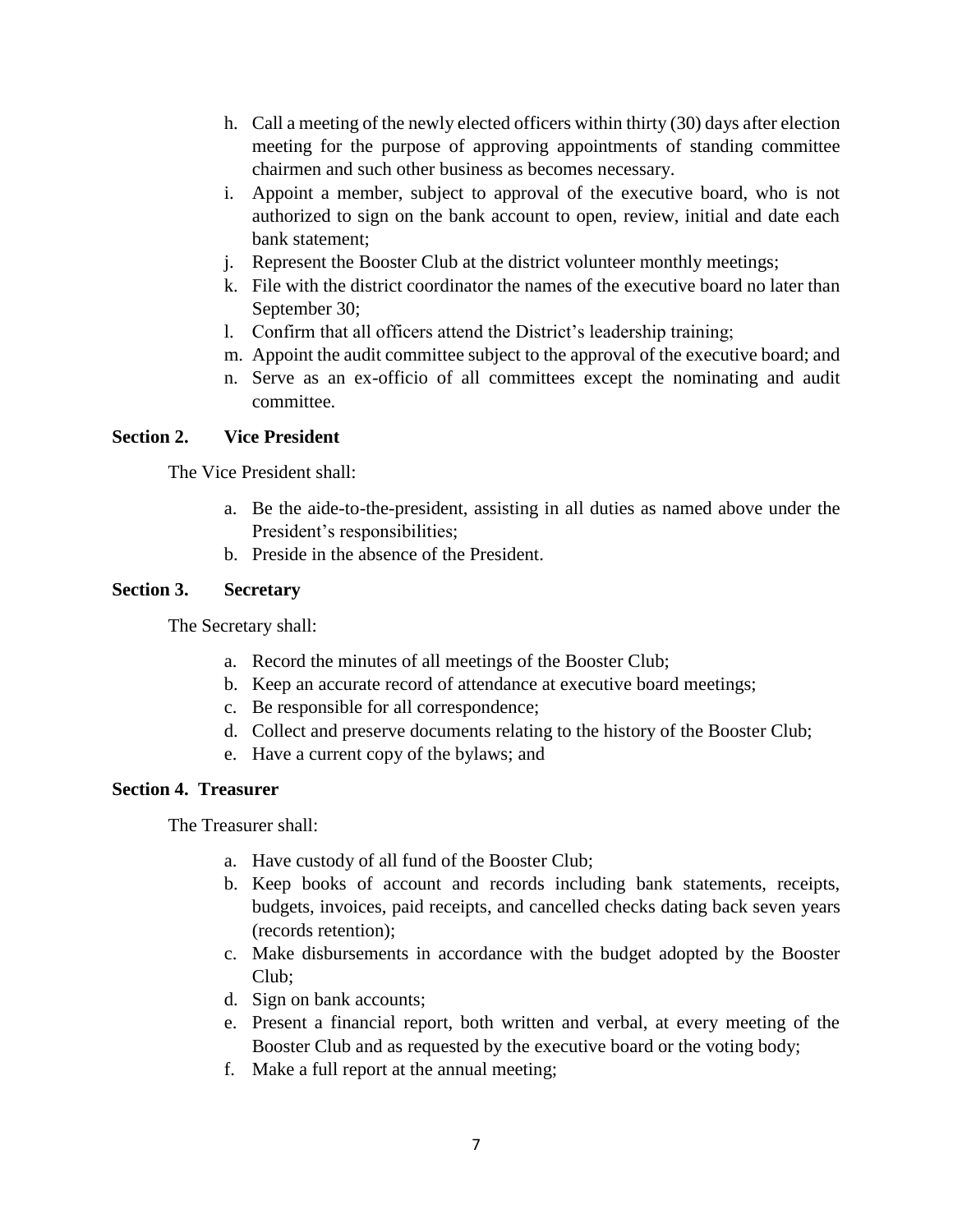- g. Be responsible for the maintenance of such books of account and records as conform to the requirements of Article V, Section 2 of these bylaws;
- h. Complete and file all necessary tax documents; and
- i. Present books to the audit committee as requested.
- j. Maintain the membership list and be responsible for all tasks pertaining to membership, including but not limited to registrations, criminal back ground checks and submission of those checks, maintaining sign-in sheets, and submitting the monthly report of volunteer numbers.
- k. Be responsible for updating and maintaining the Booster Club website and social media accounts, but may request the Executive Board approve a committee to assist in this task.

#### **Section 5. Parliamentarian**

The Parliamentarian shall:

- a. Have a current copy of the Eastlake Booster Club by-laws, and a thorough working knowledge of said bylaws;
- b. Advise the presiding officers on questions of parliamentary procedure;
- c. Vote only when the vote is by ballot.

#### **Section 6.**

All officers shall:

- a. Attend the District's Leadership Orientation Training or have training before September 30 after their election;
- b. Attend all meetings of the organization;
- c. Have a current copy of the Eastlake Football Booster Club bylaws;
- d. Perform duties outlined by these laws and those assigned to them from time to time; and
- e. Deliver to their successors or the President all official materials within fifteen (15) days following the date at which their successors assume their duties.

### **Section 7. Financial Responsibility and Club Reimbursements**

- a. Officers and committee members are volunteers and shall serve without compensation.
- b. All officers and committee members shall be entitled to reimbursement for actual expenses incurred in performing their responsibilities of the Eastlake Football Booster Club only as approved by the members of the organization.
- c. Travel, meals, admission ticket expenses, and membership dues shall not be eligible for reimbursement.

### **ARTICLE X: Meetings**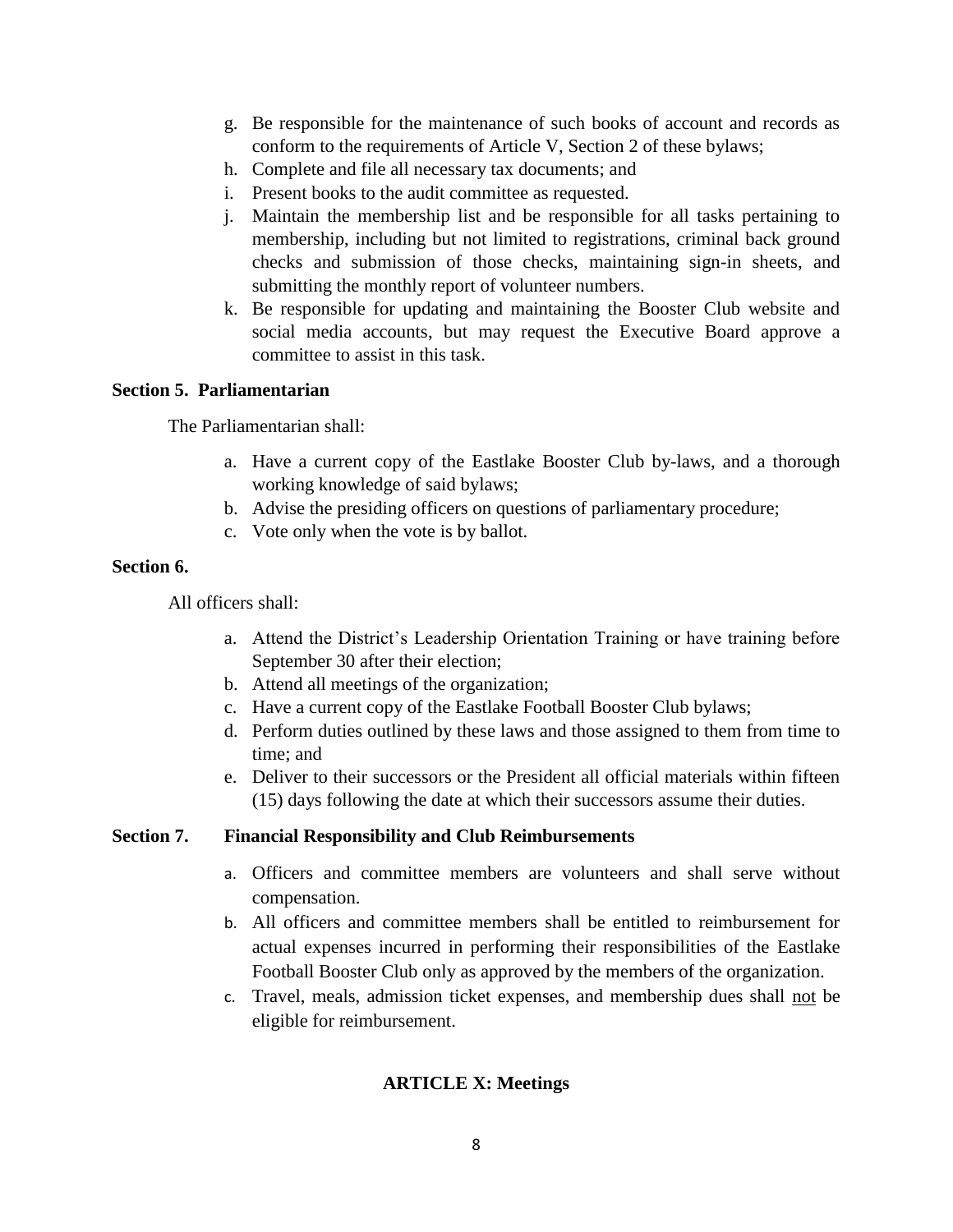- **Section 1.** This organization shall hold a minimum of three (3) meetings a year.
	- a. Regular meetings of the organization shall be held in the months of July, August, September, October, and November, time and date to be established by executive board at its first meeting of the year. Five (5) days' notice shall be given if change of date is needed.
	- b. The regular meeting held in July shall be for the election meeting.
	- c. The annual meeting in May shall be for the purpose of receiving reports of officers and chairmen and for any other necessary business.
- **Section 2.** Special meetings of the Eastlake High School Booster Club may be called by the President or by a majority of the Executive Board, at least three (3) days' notice having been given.
- **Section 3.** Five (5) members shall constitute a quorum for the transaction of business in any meeting of this organization.

## **ARTICLE XI: Executive Board**

- **Section 1.** The Executive Board shall consist of:
	- a. The officers of the Eastlake Football Booster Club;
	- b. The chairmen of standing committees; and
	- c. The Principal of the school or a representative appointed by him/her.
- **Section 2.** An Eastlake Booster Club Member shall not serve as a voting member of this Executive Board while employed by, or under contract to this Booster Club.
- **Section 3.** The duties of the Executive Board shall be to:
	- a. Transact the necessary nosiness in the intervals between Eastlake Football Booster Club meeting and such other business as may be referred to it by the Eastlake Football Booster Club.
	- b. Present a report at the regular meetings of the Eastlake Football Booster Club.
	- c. Approve the Plans of Work of all officers and committee chairmen;
	- d. Create standing and special committees;
	- e. Prepare and submit a budget for the year to the Eastlake Football Booster Club for adoption;
	- f. Approve routine bills within the limits of the budget; and
	- g. Fill vacancies of the officers and chairmen.

### **Section 4. Meetings**

- a. Regular meetings of the executive board shall be held prior to each regular Eastlake Football Booster Club meeting, the time to be determined by the board at its first meeting of the year.
- b. A majority of the Executive Board constitutes a quorum.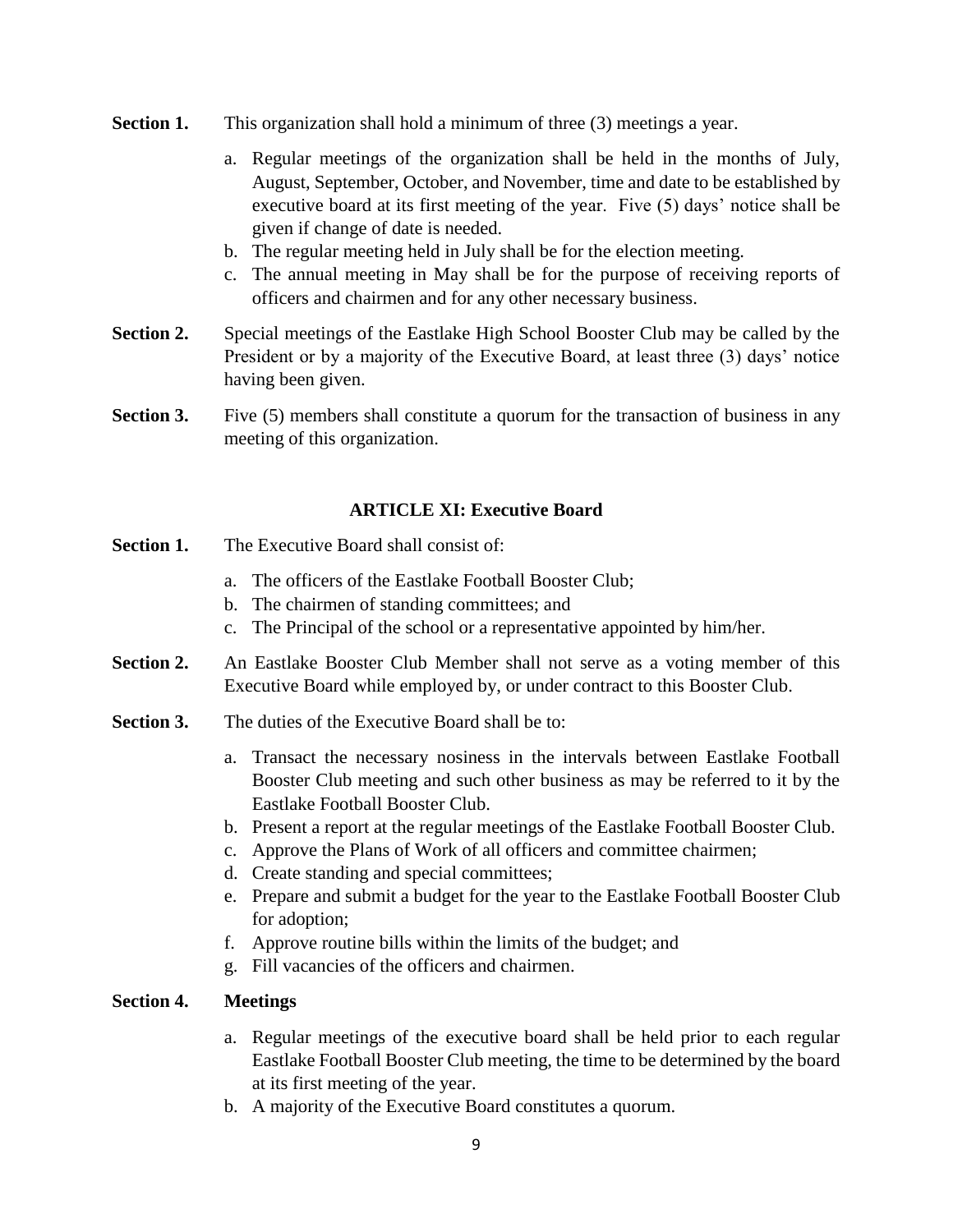c. Special meetings of the Executive Board may be called by the President of by a majority of members of the board, at least three (3) days' notice being given.

## **ARTICLE XII: Standing and Special Committees**

- **Section 1.** Only members of the Eastlake Football Booster Club shall be eligible to serve in any elective or appointive position.
- **Section 2.** The Executive Board may create such standing and special committees as it may deem necessary to promote the Purposes and carry on the work of the Eastlake Football Booster Club. The term of each chairman shall be one (1) year or until the selection of a successor.
- **Section 3.** The newly elected President shall call a meeting of the incoming officers within thirty (30) days after election for the purpose of approving standing committee chairmen and such other business as becomes necessary.
- **Section 4.** No Chairman shall serve in the same office for more than two (2) consecutive terms. One who has served more than one-half of a term shall be credited with having served that term.
- **Section 5.** All standing committee chairmen shall:
	- a. Deliver to their successors or the President official materials within fifteen (15) days following the date at which their successors assume their duties;
	- b. Present a Plan of Work to the Executive Board for approval. No committee work shall be undertaken without this approval; and
	- c. Have a current copy of the Eastlake Football Booster Club.
- **Section 6.** The President shall be an ex-officio of all committees except the nominating and audit committees.
- **Section 7.** The quorum of any committee shall be a majority of its members.

## **ARTICLE XIII: Fiscal Year**

- **Section 1.** The fiscal year of this Eastlake Football Booster Club shall begin July 1 and end on June 30.
- **Section 2.** An audit committee consisting of not less than three (3) members, who are not authorized signers, shall be appointed by the president subject to the approval of the Executive Board at least thirty (30) days before the last meeting of the year.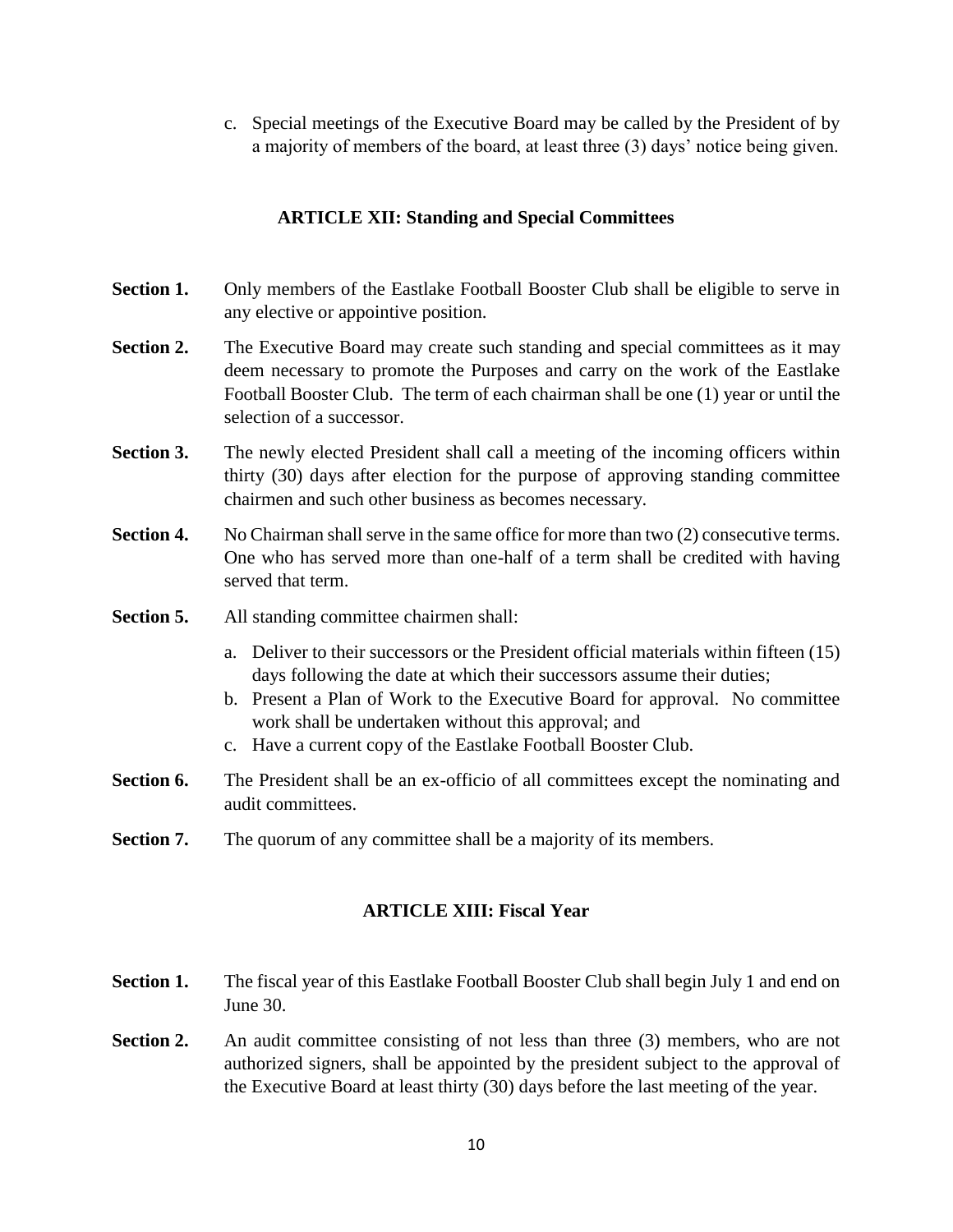**Section 3.** The audit committee report shall be adopted by the Eastlake Football Booster Club.

### **ARTICLE XIV: Parliamentary Authority**

The rules contained in the current edition of *Robert's Rules of Order Newly Revised* shall govern the Eastlake Football Booster Club and its constituent organization in all cases in which they are applicable and in which they are not in conflict with these bylaws, or the articles of incorporation.

## **ARTICLE XV: Amendments**

These bylaws may be amended at any meeting of the Eastlake Football Booster Club, provided a quorum is present, by two-thirds (2/3) vote of the members present and voting. Notice of the proposed amendment shall have been given at the previous regular meeting of thirty (30) days prior to the meeting at which the amendment is voted on.

These bylaws were submitted and approved:

\_\_\_\_\_\_\_\_\_\_\_\_\_\_\_\_\_\_\_\_\_\_\_\_\_\_\_\_\_\_\_\_\_\_\_ Principal's Approval

\_\_\_\_\_\_\_\_\_\_\_\_\_\_\_\_\_\_\_\_\_\_\_\_\_\_\_\_\_\_\_\_\_\_\_Date

As adopted by the Socorro ISD Volunteer Programs on:

\_\_\_\_\_\_\_\_\_\_\_\_\_\_\_\_\_\_\_\_\_\_\_\_\_\_\_\_\_\_\_\_\_\_\_Coordinator of Parent Volunteer Programs

\_\_\_\_\_\_\_\_\_\_\_\_\_\_\_\_\_\_\_\_\_\_\_\_\_\_\_\_\_\_\_\_\_\_\_Date